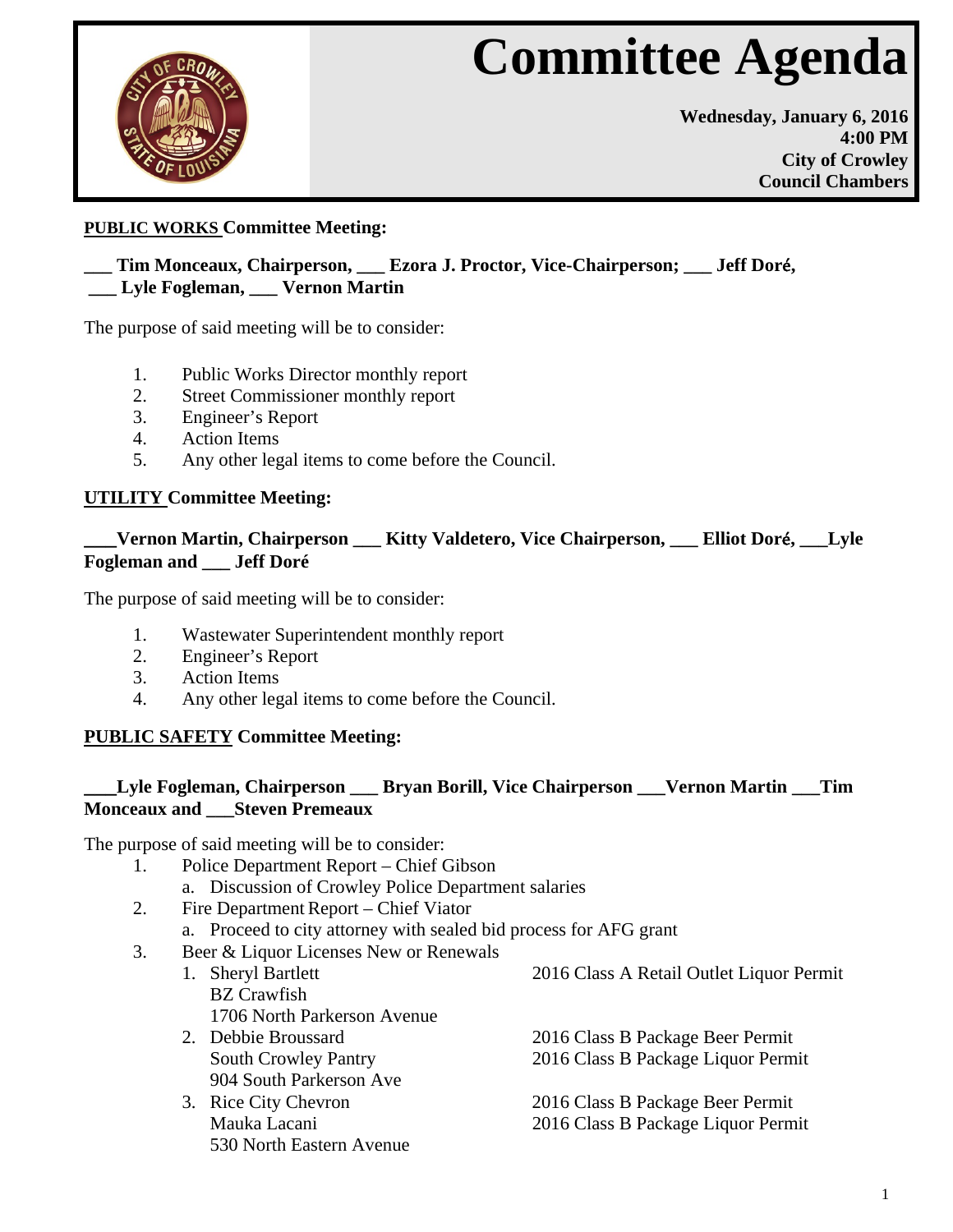- 4. Code Enforcement
- 5. Action Items
- 6. Any other legal items to come before the Council

# **ZONING & ANNEXATION Committee Meeting:**

## **\_\_\_ Kitty Valdetero, Chairperson \_\_\_ Vernon Martin, Vice Chairperson \_\_\_ Bryan Borill\_\_\_ Elliot Doré and \_\_\_ Steven Premeaux**

The purpose of said meeting will be to consider:

- 1. Engineer's Report
- 2. Subdivision
- 3. Re-subdivision
- 4. Trailer petitions
- 5. Variance
- 6. Annexation
- 7. Conditional Use Permit
- 8. Plat Approval
- 9. Zoning
- 10. Action Items
- 11. Any other legal items to come before Council

## **PUBLIC BUILDINGS Committee Meeting:**

## **\_\_\_Bryan Borill, Chairperson \_\_\_Lyle Fogleman, Vice Chairperson \_\_\_Elliot Doré \_\_\_ Tim Monceaux and \_\_\_ Steven Premeaux**

The purpose of said meeting will be to consider:

- 1. City Hall
- 2. Criminal Justice Center
- 3. Rice Theatre, Annex
- 4. Fire Department
- 5. Wastewater Facility
- 6. Recreation Buildings
- 7. Motor Vehicle Facility
- 8. Marble Building
- 9. Public Works Building
- 10. Wells Fargo Express Railway Building
- 11. Animal Shelter
- 12. Action Items
- 13. Any other legal items to come before the Council

## **INSURANCE & PERSONNEL Committee Meeting:**

# **\_\_\_\_ Ezora J. Proctor, Chairperson, \_\_\_\_ Jeff Dor**é**, Vice Chairperson, \_\_\_\_ Bryan Borill, \_\_\_\_\_ Kitty Valdetero and \_\_\_\_Vernon Martin.**

The purpose of said meeting will be to consider:

- 1. Departmental seniority & promotional seniority for Police Department
- 2. Insurance
- 3. Fire Department Personnel Action
- 4. Action Items